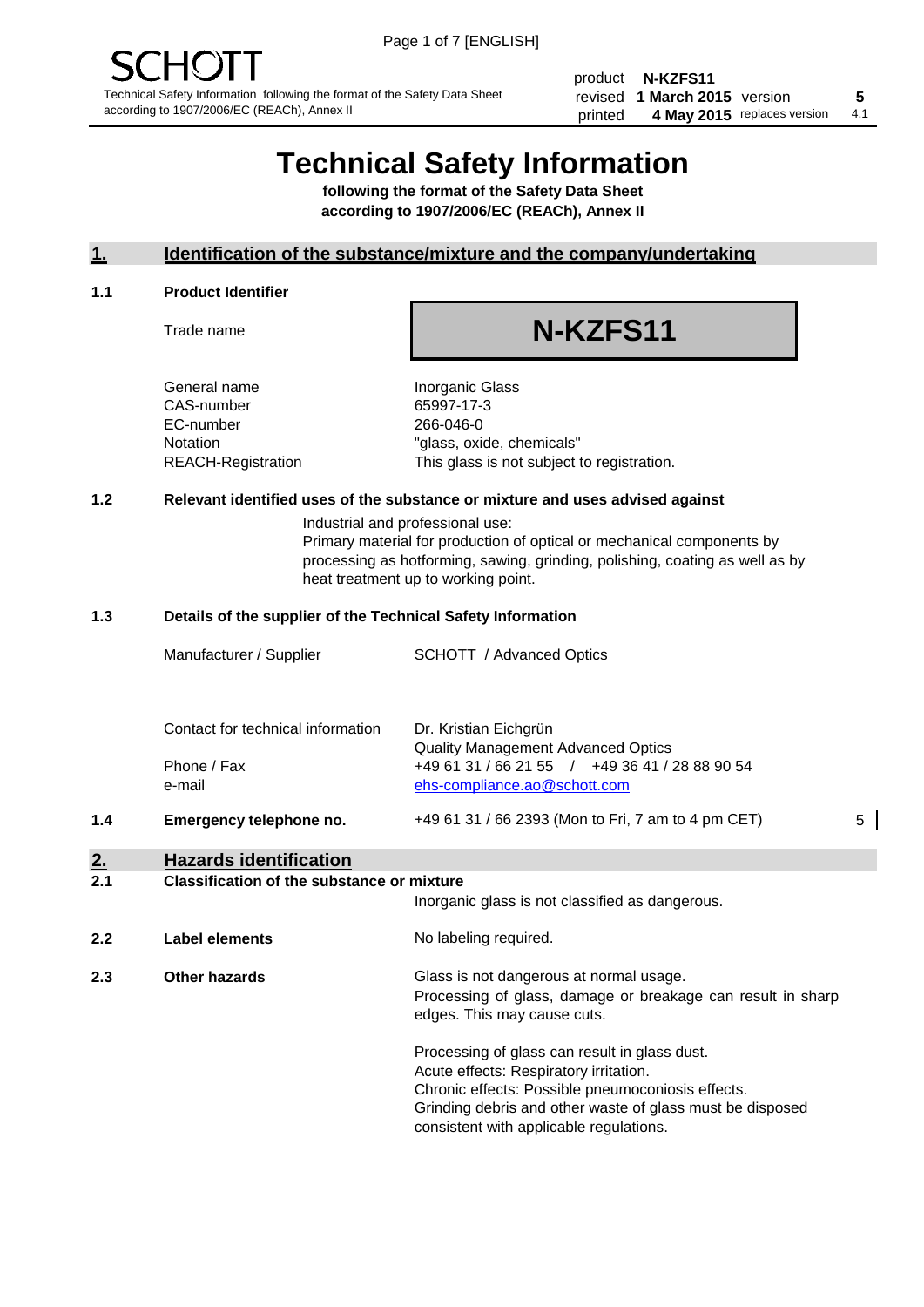### **3. Composition/information on ingredients**

#### **3.1 Substances**

As the substance glass is not included in the candidate list of substances of very high concern, currently there are no information duties according to article 33 of REACH. However for the production of glass we may use substances, which are on the candidate list and had been included in Annex XIV of the REACH regulation or could be included in future . These powdery substances are not present as such in the final glass; they are fully integrated into the glass matrix through the melting process. Thus they loose their original characteristics. The main components are listed as additional information in chapter 16. For more information please refer to ehs-compliance.ao@schott.com.

#### **3.2 Mixtures**

Glass is classified as substance acc. to regulation (EC) No 987/2008 (amending of Reach-Reg.).

#### **4. First aid measures**

#### **4.1 Description of first aid measures**

| <b>General information</b> | Glass is no hazardous substance. The following information<br>refer to glass dust and glass splinter which may result from<br>processing or breakage. |
|----------------------------|-------------------------------------------------------------------------------------------------------------------------------------------------------|
| After inhalation           | Supply fresh air; consult doctor in case of complaints                                                                                                |
| After skin contact         | Normally not dangerous.                                                                                                                               |
|                            | Consult doctor in case of complaints.                                                                                                                 |
| After eye contact          | Rinse under running water.                                                                                                                            |
|                            | Consult doctor in case of complaints.                                                                                                                 |
| <b>After swallowing</b>    | Consult doctor                                                                                                                                        |

#### **4.2 Most important symptoms and effects, both acute and delayed**

none known

**4.3 Indication of immediate medical attention and special treatment needed** 

|     |                                                                     | none                           |
|-----|---------------------------------------------------------------------|--------------------------------|
| 5.  | <b>Fire fighting measures</b>                                       |                                |
| 5.1 | <b>Extinguishing media</b>                                          | no requirements                |
| 5.2 | Special hazards arising from the substance or mixture               | none. Glass is noncombustible. |
| 5.3 | <b>Advice for firefighters</b>                                      | none                           |
| 6.  | <b>Accidental release measures</b>                                  |                                |
| 6.1 | Personal precautions, protective equipment and emergency procedures |                                |
|     |                                                                     | none                           |
| 6.2 | <b>Environmental Precautions</b>                                    | none                           |
| 6.3 | Methods and material for containment and cleaning up                | none                           |
| 6.4 | Reference to other sections                                         | none                           |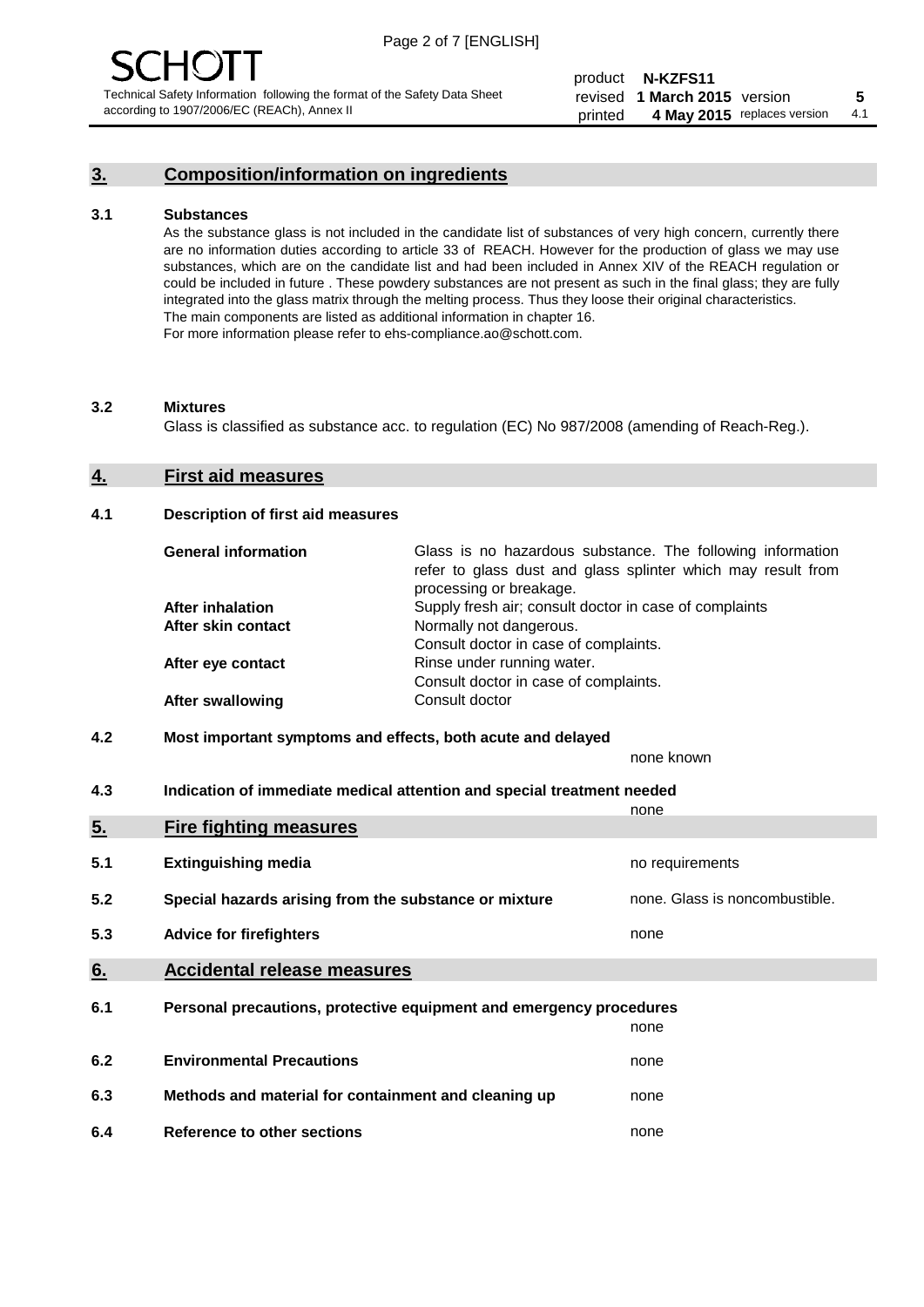

product **N-KZFS11** revised **5 1 March 2015** version printed 4 May 2015 replaces version 4.1

| $\underline{7}$ . | <b>Handling and storage</b>                                                                                                                                                                                                                                                                                                                                                                                                    |                                                                                                                                                                                                                                                                                                                                        |  |
|-------------------|--------------------------------------------------------------------------------------------------------------------------------------------------------------------------------------------------------------------------------------------------------------------------------------------------------------------------------------------------------------------------------------------------------------------------------|----------------------------------------------------------------------------------------------------------------------------------------------------------------------------------------------------------------------------------------------------------------------------------------------------------------------------------------|--|
| 7.1               | <b>Precautions for safe handling</b>                                                                                                                                                                                                                                                                                                                                                                                           | Avoid breakage because of injury risk by sharp edges.                                                                                                                                                                                                                                                                                  |  |
| 7.2               | Conditions for safe storage, including any incompatibilities                                                                                                                                                                                                                                                                                                                                                                   | Store in dry environment. Avoid excessive humidity.                                                                                                                                                                                                                                                                                    |  |
| 7.3               | Specific end use(s)                                                                                                                                                                                                                                                                                                                                                                                                            | see section 1.2                                                                                                                                                                                                                                                                                                                        |  |
| 8.                | <b>Exposure controls / personal protection</b>                                                                                                                                                                                                                                                                                                                                                                                 |                                                                                                                                                                                                                                                                                                                                        |  |
| 8.1               | <b>Control parameters</b><br>Regulation<br>Value<br>0.3 mg / $m^3$<br>peak limit<br>no information<br>teratogenic                                                                                                                                                                                                                                                                                                              | In case of dust formation, declaration for FUSED SILICA, CAS-No: 60676-86-0<br>TRGS 900 - GERMAN OCCUPATIONAL EXPOSURE LIMIT VALUES (01/2006)<br>(EXPOSURE LIMIT VALUE) with reference to the respirable fraction.<br>There is no reason to fear a risk of damage to the developing embryo<br>or foetus when limit value is adhered to |  |
| 8.2               | <b>Exposure controls</b><br>Technical measures and appropriate work processes have higher priority than personal<br>protective equipment. Provide adequate ventilation by local exhaust ventilation or ventilation<br>in general.<br>Adequate assessment tools for verification of effectivity of the protective measures includes<br>methods of measurements as described in "Technischen Regeln for Gefahrstoffe (TRGS) 402. |                                                                                                                                                                                                                                                                                                                                        |  |
|                   | <b>Respiratory Protection</b>                                                                                                                                                                                                                                                                                                                                                                                                  | Technical measure: wet grinding/processing, avoid dust<br>formation.<br>If glass dust or particulates are above the national exposure<br>limits use a national approved respirator for dust and fibers.                                                                                                                                |  |
|                   | <b>Hand Protection</b>                                                                                                                                                                                                                                                                                                                                                                                                         | Use protective gloves and safety wristbands for protection<br>against cut injuries.                                                                                                                                                                                                                                                    |  |
|                   | Eye Protection                                                                                                                                                                                                                                                                                                                                                                                                                 | Use industrial safety glasses that meet national standards.                                                                                                                                                                                                                                                                            |  |
|                   | <b>Personnel Protection</b>                                                                                                                                                                                                                                                                                                                                                                                                    | Use safety skirting for protection from sharp edges.<br>Wear safety shoes.                                                                                                                                                                                                                                                             |  |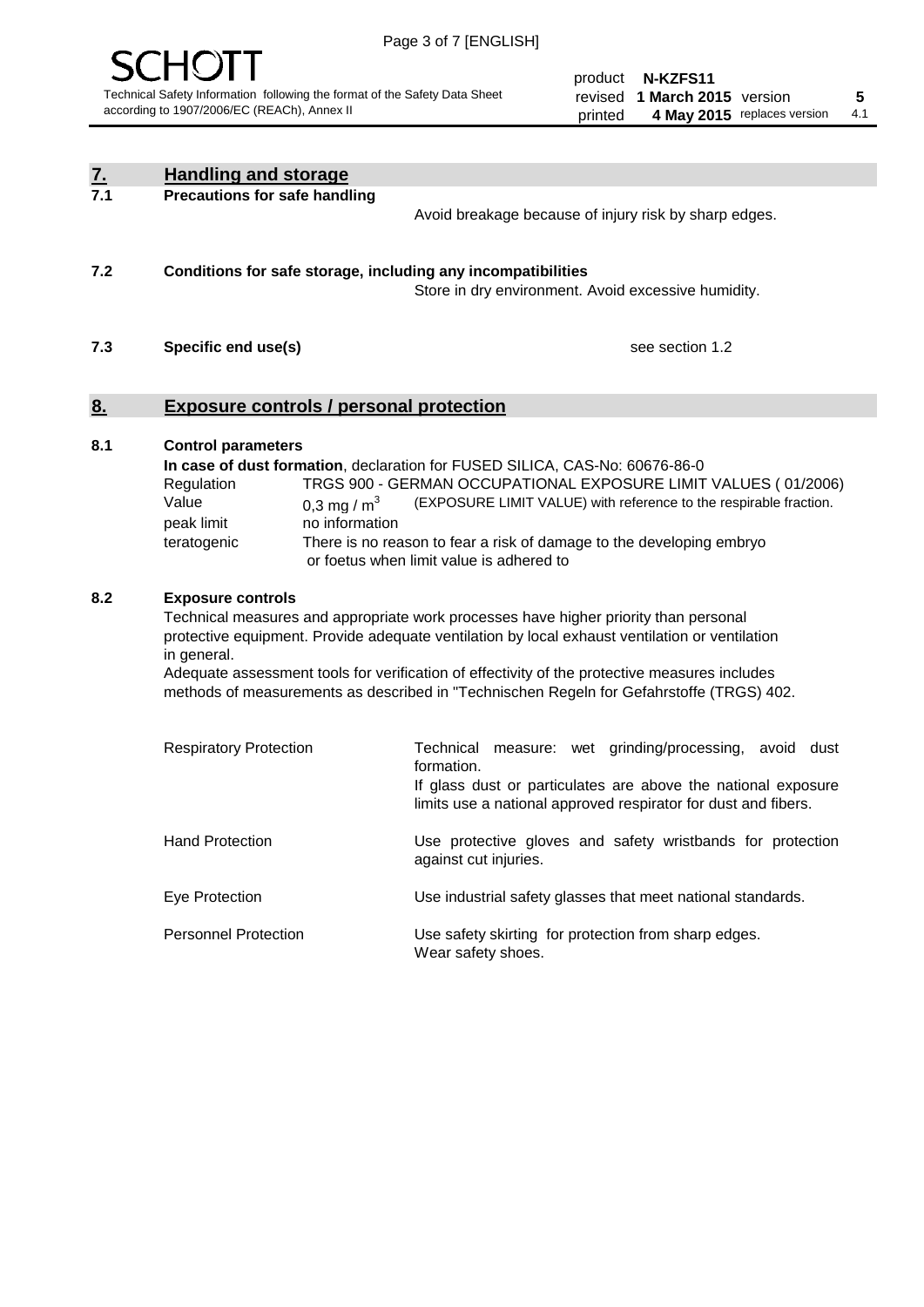#### **9. Physical and chemical properties**

#### **9.1 Information on basic physical and chemical properties**

|     | Appearance                            |                                                    |
|-----|---------------------------------------|----------------------------------------------------|
|     | <b>Physical state</b>                 | solid                                              |
|     | <b>Colour</b>                         | transparent or coloured                            |
|     | <b>Odour</b>                          | odourless                                          |
|     | pH-value                              | not applicable                                     |
|     | <b>Boilling point/boilling range</b>  | not applicable                                     |
|     | Melting point/melting range           | 551 °C                                             |
|     |                                       | Transformation temperature according to ISO 7884-8 |
|     | <b>Flashpoint</b>                     | not combustible                                    |
|     | <b>Combustibility</b>                 | not combustible                                    |
|     | Ignition temperature                  | none                                               |
|     | <b>Auto flammability</b>              | none                                               |
|     | Danger of explosion                   | none                                               |
|     | <b>Explosive limits upper / lower</b> | none                                               |
|     | <b>Oxidizing characteristics</b>      | none                                               |
|     | Vapour pressure                       | not applicable                                     |
|     | Density (20 °C)                       | $3,20$ g/ccm                                       |
|     | <b>Water solubility</b>               | not applicable                                     |
|     | <b>Fat solubility</b>                 | not applicable                                     |
|     | n-octanol-water partition coefficient | not applicable                                     |
|     | <b>Other information</b>              | none                                               |
| 9.2 | <b>Other information</b>              | none                                               |

### **10. Stability and Reactivity**

#### **10.1 Reactivity**

Glass is a stable material. Glass is inert to many chemicals, but may react to hot, strong alkaline solutions and with hydrofluoric, fluorosilicic and phosphoric acids. When heated to temperatures above the melting point, metal oxide fumes may be emitted.

Glass is an amorphous, inorganic, usually transparent or translucent substance consisting of a mixture of silicates or sometimes borates or phosphates as glass formers. With additions of modifiers a melt is produced at high temperatures, that cools to a solid state without crystallization.

#### **10.2 Chemical stability**

Glass is stable at normal environmental conditions.

**10.3 Possibility of hazardous reactions** 

No hazardous reactions at intended use.

| 10.4 | <b>Conditions to avoid</b>              | see section 10.1 |
|------|-----------------------------------------|------------------|
| 10.5 | Incompatible materials                  | see section 10.1 |
| 10.6 | <b>Hazardous decomposition products</b> | see section 10.1 |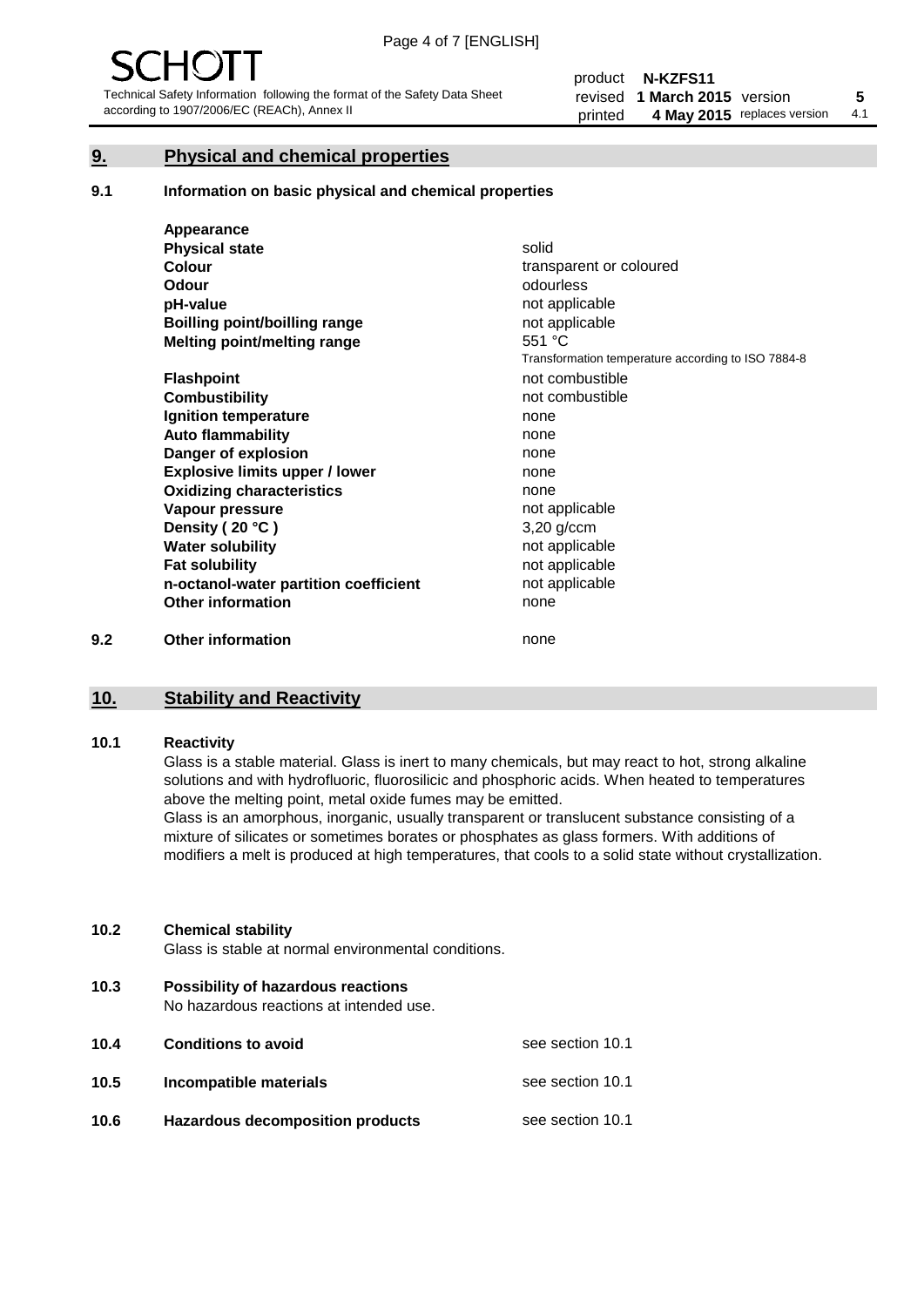

#### **11. Toxicological information**

**11.1 Information on toxicological effects** Toxicological data are not available.

### **12. Ecological information**

- **12.1 Toxicity**
- **12.2 Persistence and degradability**
- **12.3 Bioaccumulative potential**
- **12.4 Mobility in soil**
- **12.5 Results of PBT and vPvB assessment**
- **12.6 Other adverse effects**

#### **13. Disposal considerations**

**13.1 Waste treatment methods**

Disposal according to local regulations

unknown unknown unknown unknown

unknown unknown

| <u>14.</u> | <b>Transport information</b>                                            |                     |
|------------|-------------------------------------------------------------------------|---------------------|
| 14.1       | <b>UN Number</b>                                                        | no requirements     |
| 14.2       | <b>UN Proper Shipping Name</b>                                          | no requirements     |
| 14.3       | <b>Transport hazard class(es)</b>                                       | no requirements     |
| 14.4       | Packing group                                                           | no requirements     |
| 14.5       | <b>Environmental hazards</b>                                            | no requirements     |
| 14.6       | Special precautions for user                                            | see sections 6 to 8 |
| 14.7       | Transport in bulk according to Annex II of MARPOL73/78 and the IBC Code |                     |
|            |                                                                         | no requirements     |

#### **15. Regulatory information**

#### **15.1 Safety, health and environmental regulations/legislation specific for the substance or mixture**

**REACH** Under REACH glass is classified as a "Substance". According to Appendix V Number 11 of the REACh regulation glass is exempted from registration if specified conditions are met. SCHOTT AG, Advanced Optics has examined this conditions for its products. This glass is not subject to registration.

**RoHS** This glass does not contain - according to our knowledge - materials in concentrations, whose placing on the market is forbidden in accordance to the current requirements of the European Directive 2011/65/EU.

#### **United Nations Globally Harmonized System (UN-GHS) related to safety information.**

This information considers also the requirements of the UN-GHS related to safety information.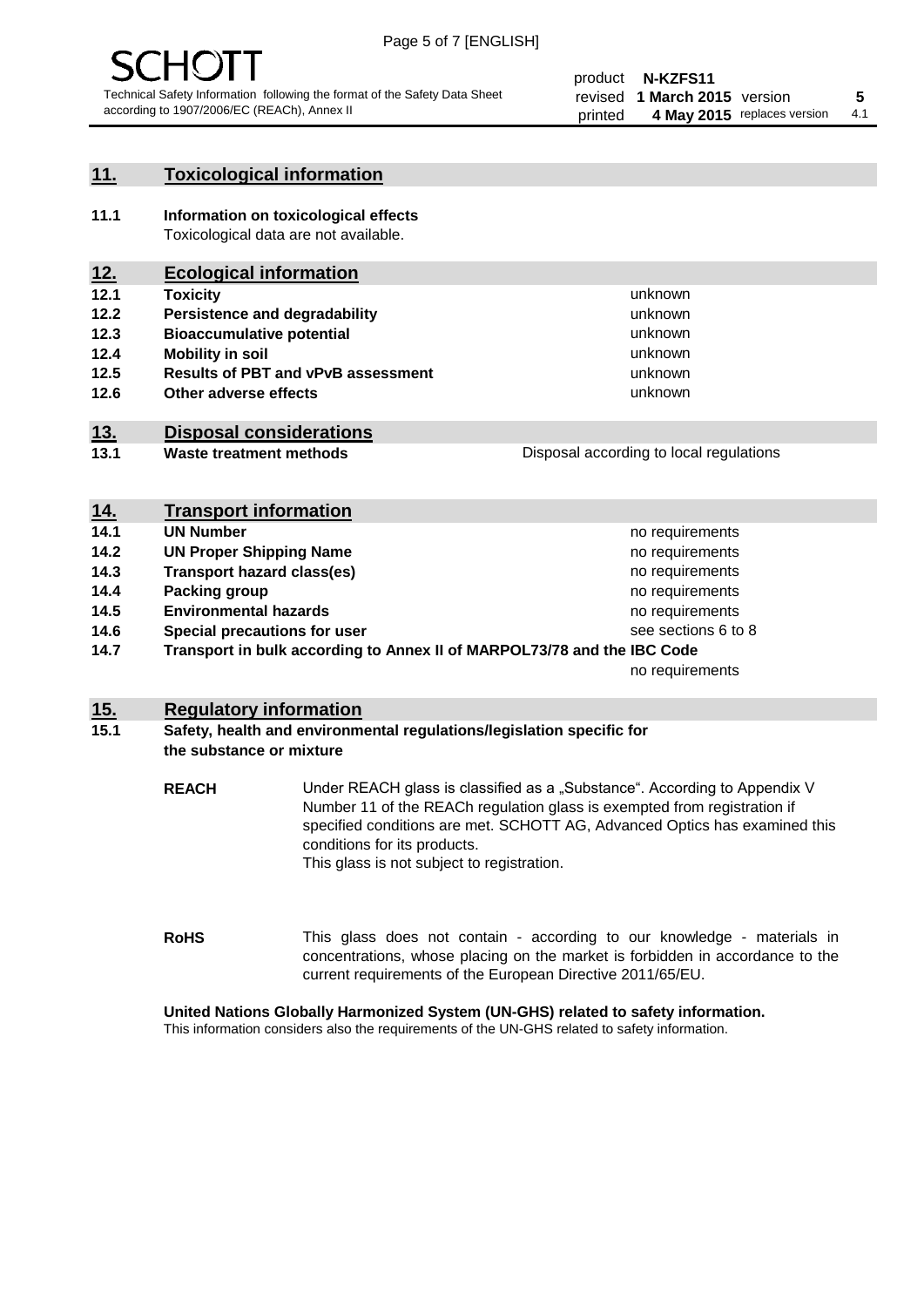# $\bf{10}$

Technical Safety Information following the format of the Safety Data Sheet according to 1907/2006/EC (REACh), Annex II

#### product **N-KZFS11** revised **5 1 March 2015** version printed 4 May 2015 replaces version 4.1

#### **15.2 Chemical Safety Assessment**

A Chemical Safety Assessment has not been carried out.

#### **16. Other information**

#### **16.1 Composition of mixture according to raw materials, based on the oxides.**

| chemical          |               | proportion    | <b>SVHC (REACH)</b> | Reg.  | <b>OSHA</b>                                   | <b>ACGIH</b>                 | Carc. |
|-------------------|---------------|---------------|---------------------|-------|-----------------------------------------------|------------------------------|-------|
| name              | <b>CAS-No</b> | of weigth (%) | (Y/N)               | (Y/N) | <b>PEL</b>                                    | TLV                          | (Y/N) |
| Boron Oxide       | 1303-86-2     | $20 - 30$     | Yes                 | Yes   | $15 \text{ mg/m}^3$                           | $10 \text{ mg/m}^3$          | No    |
| Sodium Oxide      | 1313-59-3     | $10 - 20$     | No                  | No    | N/A                                           | N/A                          | No    |
| Niobium Pentoxide | 1313-96-8     | < 1           | No                  | No    | N/A                                           | N/A                          | No    |
| Antimony Trioxide | 1309-64-4     | < 1           | No                  | Yes   | $0.5 \,\mathrm{mq/m^3}$ 0.5 mg/m <sup>3</sup> |                              | Yes   |
| Silica            | 14808-60-7    | $20 - 30$     | No.                 | Yes   | 0.1 mg/m <sup>3</sup> 0.025 mg/m <sup>3</sup> |                              | No    |
| Tantalum Oxide    | 1314-61-0     | $20 - 30$     | No.                 | Yes   | $5 \text{ mg/m}^3$                            | $5 \text{ mg/m}^3$           | No    |
| Zinc Oxide        | 1314-13-2     | < 1           | No                  | Yes   | $5 \text{ mg/m}^3$ (fume)                     | 2 mg/m <sup>3</sup> (R dust) | No    |
| Zirconium Oxide   | 1314-23-4     | $10 - 20$     | No                  | Yes   | $5 \text{ mg/m}^3$                            | $5 \text{ mg/m}^3$           | No    |
|                   |               |               |                     |       |                                               |                              |       |

**The classification and limiting values are valid for the raw materials, see section 3. Glass is not a substance of very high concern (SVHC).**

#### **Explanations to the data in the table**

| SVHC(REACH)        | The raw material is listed in the candidate list of the substances of very high<br>concern                                                                 |
|--------------------|------------------------------------------------------------------------------------------------------------------------------------------------------------|
| Reg.               | Regulated chemical substance per list OSHA Regulations (Standards - 29 CFR)<br>Subpart 1910.1000 Tables Z1 to Z3 Limits for Air Contaminants               |
| OSHA / PEL         | Permissible exposure limit – for chemical materials, issued by the OSHA                                                                                    |
| <b>ACGIH / TLV</b> | Threshold limit value - chemical substances classification by the ACGIH                                                                                    |
| <b>OSHA</b>        | Occupational Safety and Health Administration, an organization of the US.<br>Department of Labor (www.osha.gov).                                           |
| <b>ACGIH</b>       | American Conference of Governmental Industrial Hygienists (ACGIH), an<br>member-based organization that advances occupational and environmental<br>health. |
| Carc.              | Chemical substance classified as carcinogen                                                                                                                |